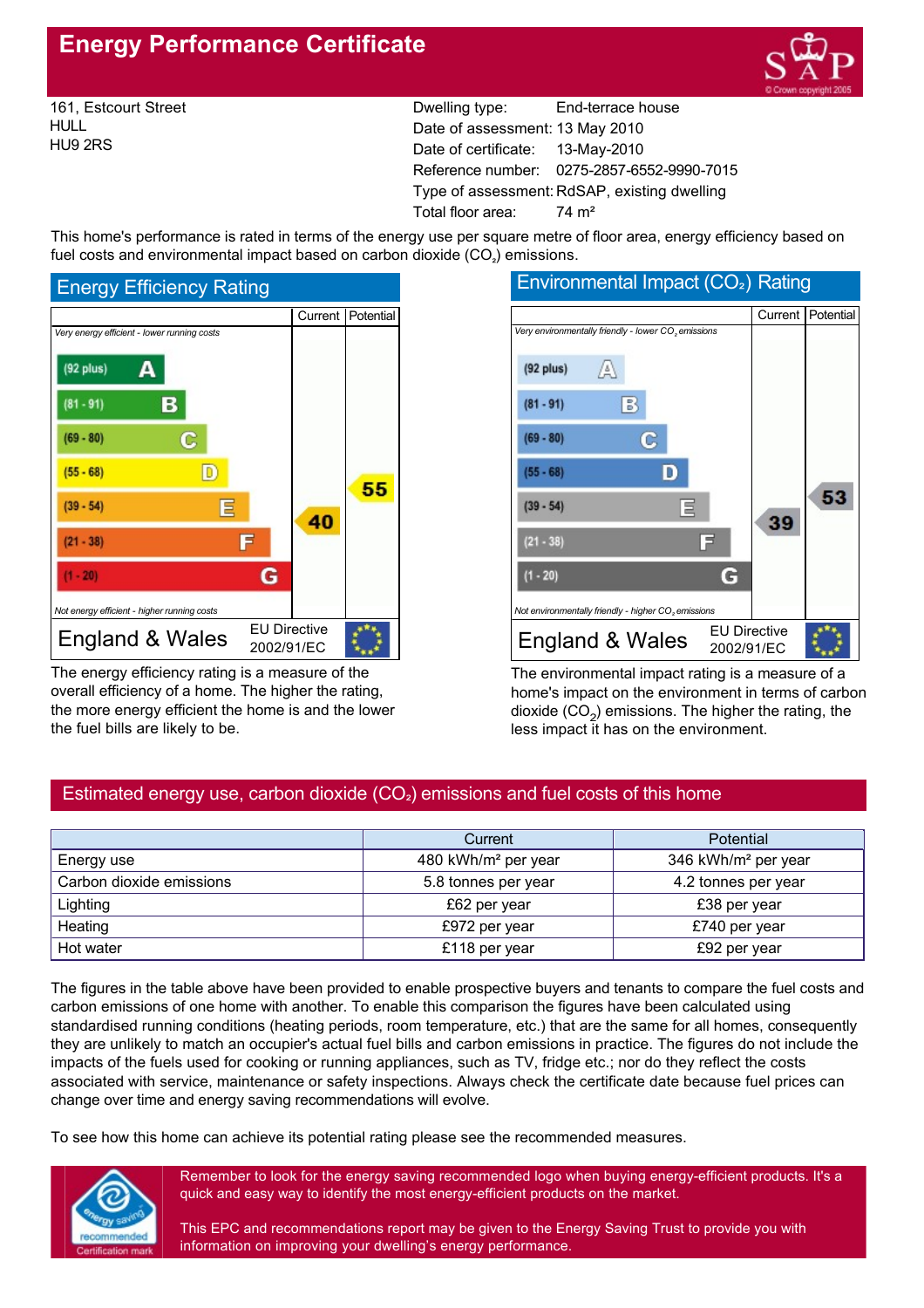13-May-2010 RRN: 0275-2857-6552-9990-7015

# About this document

The Energy Performance Certificate for this dwelling was produced following an energy assessment undertaken by a qualified assessor, accredited by the NHER Accreditation Scheme, to a scheme authorised by the Government. This certificate was produced using the RdSAP 2005 assessment methodology and has been produced under the Energy Performance of Buildings (Certificates and Inspections) (England and Wales) Regulations 2007 as amended. A copy of the certificate has been lodged on a national register.

| Assessor's accreditation number: NHER001896 |                                                 |
|---------------------------------------------|-------------------------------------------------|
| Assessor's name:                            | Mr Edward Wheldon                               |
| Company name/trading name:                  | Wheldon EPC                                     |
| Address:                                    | 24 Swanland Hill, North Ferriby, Hull, HU14 3JJ |
| Phone number:                               | 07841794844                                     |
| Fax number:                                 |                                                 |
| E-mail address:                             | edd@wheldonepc.com                              |
| Related party disclosure:                   | No related party                                |

### If you have a complaint or wish to confirm that the certificate is genuine

Details of the assessor and the relevant accreditation scheme are as above. You can get contact details of the accreditation scheme from their website at www.nher.co.uk together with details of their procedures for confirming authenticity of a certificate and for making a complaint.

### About the building's performance ratings

The ratings on the certificate provide a measure of the building's overall energy efficiency and its environmental impact, calculated in accordance with a national methodology that takes into account factors such as insulation, heating and hot water systems, ventilation and fuels used. The average Energy Efficiency Rating for a dwelling in England and Wales is band E (rating 46).

Not all buildings are used in the same way, so energy ratings use 'standard occupancy' assumptions which may be different from the specific way you use your home. Different methods of calculation are used for homes and for other buildings. Details can be found at www.communities.gov.uk/epbd

Buildings that are more energy efficient use less energy, save money and help protect the environment. A building with a rating of 100 would cost almost nothing to heat and light and would cause almost no carbon emissions. The potential ratings on the certificate describe how close this building could get to 100 if all the cost effective recommended improvements were implemented.

# About the impact of buildings on the environment

One of the biggest contributors to global warming is carbon dioxide. The way we use energy in buildings causes emissions of carbon. The energy we use for heating, lighting and power in homes produces over a quarter of the UK's carbon dioxide emissions and other buildings produce a further onesixth.

The average household causes about 6 tonnes of carbon dioxide every year. Adopting the recommendations in this report can reduce emissions and protect the environment. You could reduce emissions even more by switching to renewable energy sources. In addition there are many simple everyday measures that will save money, improve comfort and reduce the impact on the environment. Some examples are given at the end of this report.

**Visit the Department for Communities and Local Government website at www.communities.gov.uk/epbd to:**

- Find how to confirm the authenticity of an energy performance certificate
- Find how to make a complaint about a certificate or the assessor who produced it
- Learn more about the national register where this certificate has been lodged the Department is the controller of the data on the register for Data Protection Act 1998 purposes
- **Learn more about energy efficiency and reducing energy consumption.**

Further information about Energy Performance Certificates can be found under Frequently Asked Questions at www.epcregister.com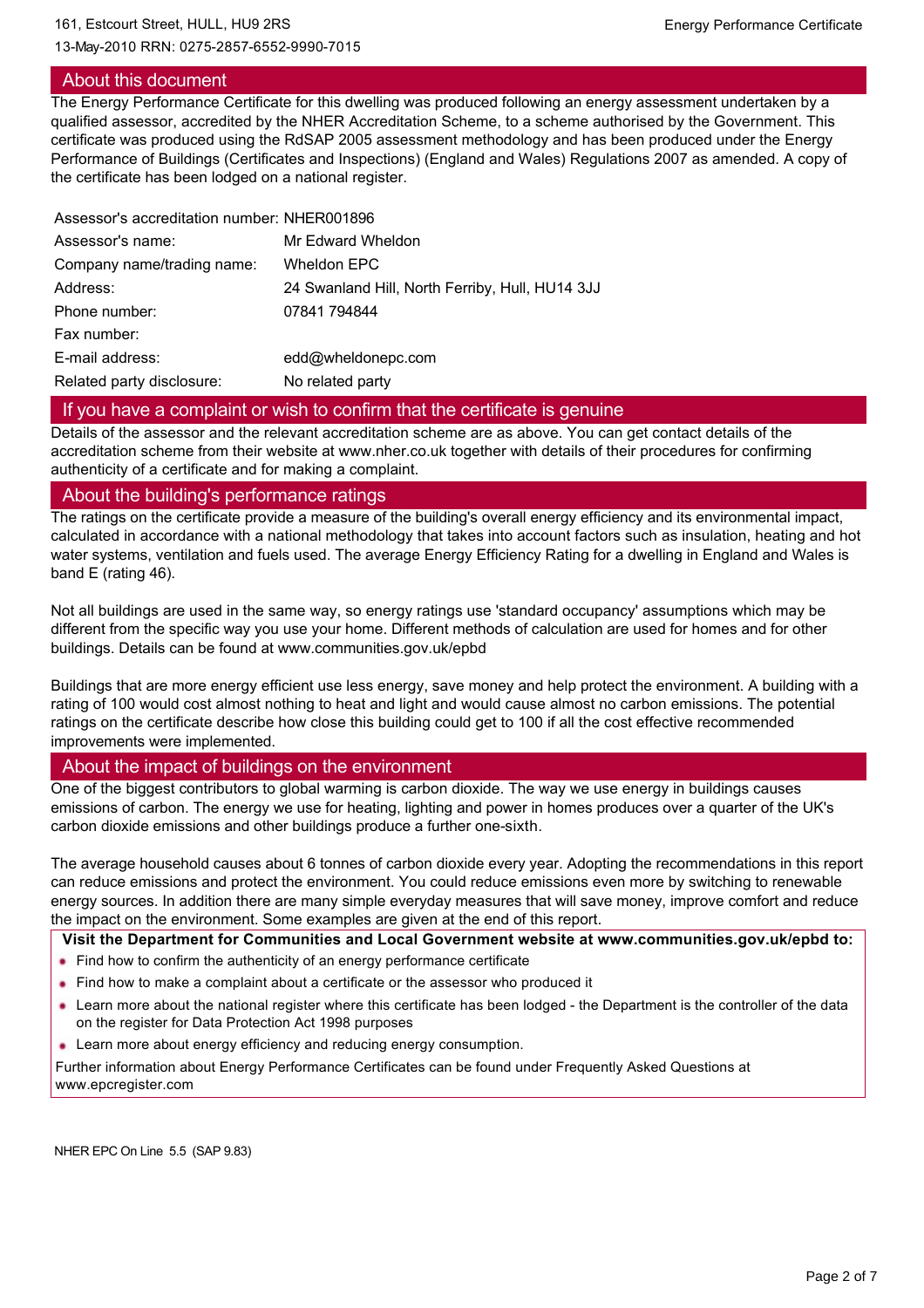161, Estcourt Street HULL HU9 2RS

Date of certificate: 13-May-2010 Reference number: 0275-2857-6552-9990-7015

### Summary of this home's energy performance related features

The table below gives an assessment of the key individual elements that have an impact on this home's energy and environmental performance. Each element is assessed by the national calculation methodology against the following scale: Very poor / Poor / Average / Good / Very good. The assessment does not take into consideration the physical condition of any element. "Assumed" means that the insulation could not be inspected and an assumption has been made in the methodology based on age and type of construction.

| Element                                                | <b>Description</b>                                                                               | Current performance<br><b>Energy Efficiency</b> | Environmental        |
|--------------------------------------------------------|--------------------------------------------------------------------------------------------------|-------------------------------------------------|----------------------|
| Walls                                                  | Solid brick, as built, no insulation (assumed)<br>Cavity wall, as built, no insulation (assumed) | Very poor<br>Poor                               | Very poor<br>Poor    |
| Roofs                                                  | Pitched, 100 mm loft insulation<br>Flat, limited insulation (assumed)                            | Average<br>Very poor                            | Average<br>Very poor |
| Floor                                                  | Suspended, no insulation (assumed)                                                               |                                                 |                      |
| Windows                                                | Fully double glazed                                                                              | Average                                         | Average              |
| Main heating                                           | Boiler and radiators, mains gas                                                                  | Good                                            | Good                 |
| Main heating controls                                  | Programmer, room thermostat and TRVs                                                             | Good                                            | Good                 |
| Secondary heating                                      | Room heaters, electric                                                                           |                                                 |                      |
| Hot water                                              | From main system                                                                                 | Good                                            | Good                 |
| Lighting                                               | Low energy lighting in 37% of fixed outlets                                                      | Average                                         | Average              |
| <b>Current energy efficiency rating</b>                |                                                                                                  | $E$ 40                                          |                      |
| Current environmental impact (CO <sub>2</sub> ) rating |                                                                                                  |                                                 | E 39                 |

# Low and zero carbon energy sources

None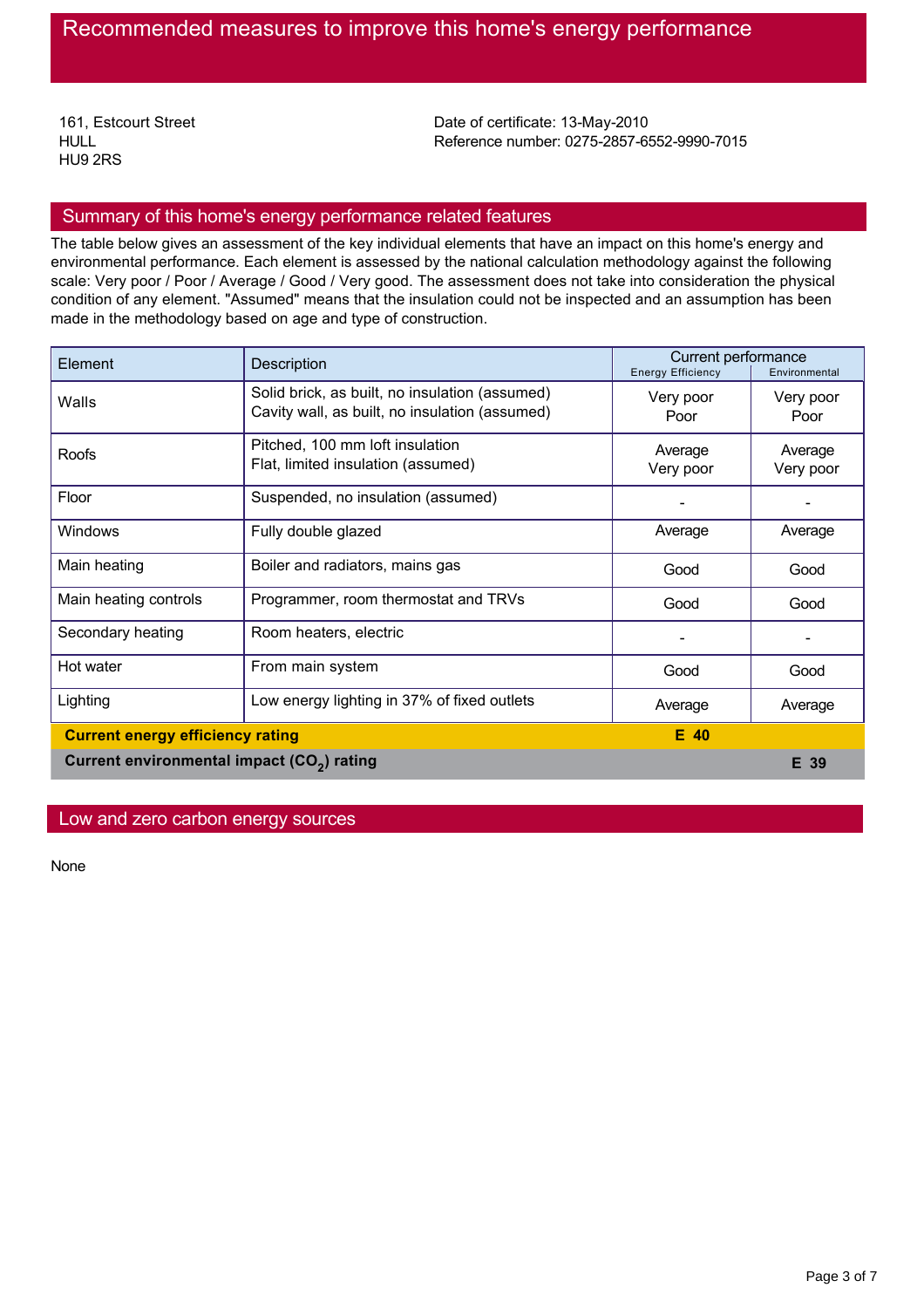13-May-2010 RRN: 0275-2857-6552-9990-7015

### Recommendations

The measures below are cost effective. The performance ratings after improvement listed below are cumulative, that is they assume the improvements have been installed in the order that they appear in the table.

| Lower cost measures<br>(up to $£500$ )                   | <b>Typical savings</b><br>per year | Performance ratings after improvements<br>Energy efficiency<br>Environmental impact |      |  |
|----------------------------------------------------------|------------------------------------|-------------------------------------------------------------------------------------|------|--|
| 1 Cavity wall insulation                                 | £112                               | E 45                                                                                | E 44 |  |
| 2 Low energy lighting for all fixed outlets              | £16                                | E 46                                                                                | E 44 |  |
| Sub-total                                                | £128                               |                                                                                     |      |  |
| Higher cost measures                                     |                                    |                                                                                     |      |  |
| 3 Replace boiler with new condensing boiler              | £154                               | D 55                                                                                | E 53 |  |
| Total                                                    | £282                               |                                                                                     |      |  |
| <b>Potential energy efficiency rating</b>                |                                    | D 55                                                                                |      |  |
| Potential environmental impact (CO <sub>2</sub> ) rating |                                    |                                                                                     | E 53 |  |

## Further measures to achieve even higher standards

The further measures listed below should be considered in addition to those already specified if aiming for the highest possible standards for this home. However you should check the conditions in any covenants, planning conditions, warranties or sale contracts.

|                                                         | <b>Typical savings</b> | Performance ratings after improvements |                      |
|---------------------------------------------------------|------------------------|----------------------------------------|----------------------|
|                                                         | per year               | Energy efficiency                      | Environmental impact |
| 4 Solar water heating                                   | £22                    | D 56                                   | E 54                 |
| 5 50 mm internal or external wall insulation            | £148                   | D 65                                   | D 64                 |
| 6 Solar photovoltaic panels, 2.5 kWp                    | £172                   | C 76                                   | C <sub>74</sub>      |
| <b>Enhanced energy efficiency rating</b>                |                        | $C$ 76                                 |                      |
| Enhanced environmental impact (CO <sub>2</sub> ) rating |                        |                                        | C <sub>74</sub>      |

Improvements to the energy efficiency and environmental impact ratings will usually be in step with each other. However, they can sometimes diverge because reduced energy costs are not always accompanied by a reduction in carbon dioxide  $(CO<sub>2</sub>)$  emissions.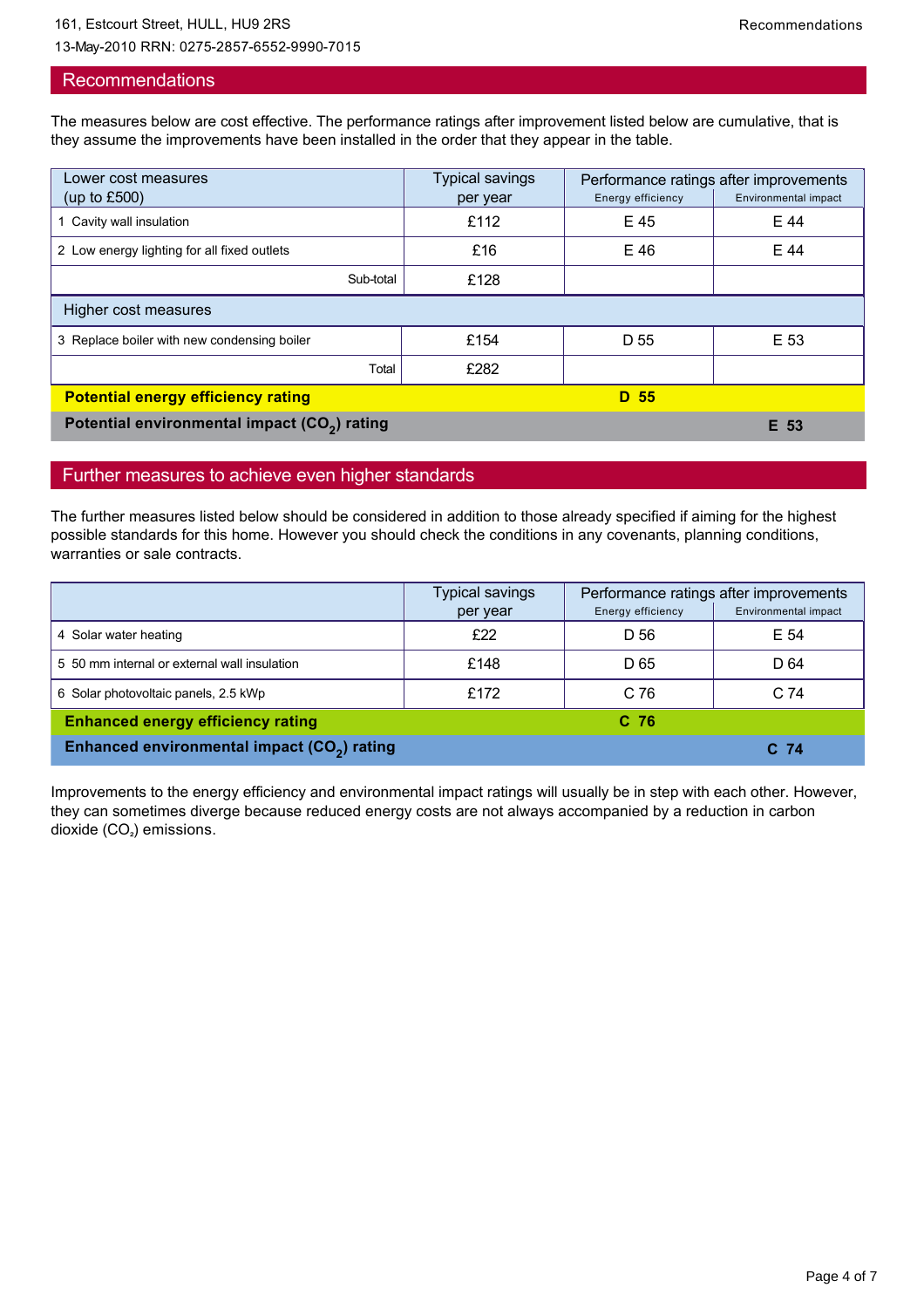# About the cost effective measures to improve this home's performance ratings

If you are a tenant, before undertaking any work you should check the terms of your lease and obtain approval from your landlord if the lease either requires it, or makes no express provision for such work.

#### **Lower cost measures (typically up to £500 each)**

These measures are relatively inexpensive to install and are worth tackling first. Some of them may be installed as DIY projects. DIY is not always straightforward and sometimes there are health and safety risks, so take advice before carrying out DIY improvements.

#### **1 Cavity wall insulation**

Cavity wall insulation, to fill the gap between the inner and outer layers of external walls with an insulating material, reduces heat loss; this will improve levels of comfort, reduce energy use and lower fuel bills. The insulation material is pumped into the gap through small holes that are drilled into the outer walls, and the holes are made good afterwards. As specialist machinery is used to fill the cavity, a professional installation company should carry out this work, and they should carry out a thorough survey before commencing work to ensure that this type of insulation is suitable for this home. They should also provide a guarantee for the work and handle any building control issues. Further information about cavity wall insulation and details of local installers can be obtained from the National Insulation Association (www.nationalinsulationassociation.org.uk).

#### **2 Low energy lighting**

Replacement of traditional light bulbs with energy saving recommended ones will reduce lighting costs over the lifetime of the bulb, and they last up to 12 times longer than ordinary light bulbs. Also consider selecting low energy light fittings when redecorating; contact the Lighting Association for your nearest stockist of Domestic Energy Efficient Lighting Scheme fittings.

**Higher cost measures (typically over £500 each)**

#### **3 New condensing boiler**

A condensing boiler is capable of much higher efficiencies than other types of boiler, meaning it will burn less fuel to heat this property. This improvement is most appropriate when the existing central heating boiler needs repair or replacement, but there may be exceptional circumstances making this impractical. Condensing boilers need a drain for the condensate which limits their location; remember this when considering remodelling the room containing the existing boiler even if the latter is to be retained for the time being (for example a kitchen makeover). Building Regulations apply to this work, so your local authority building control department should be informed, unless the installer is registered with a competent persons scheme<sup>1</sup>, and can therefore self-certify the work for Building Regulation compliance. Ask a qualified heating engineer to explain the options.

# About the further measures to achieve even higher standards

Further measures that could deliver even higher standards for this home. You should check the conditions in any covenants, planning conditions, warranties or sale contracts before undertaking any of these measures. If you are a tenant, before undertaking any work you should check the terms of your lease and obtain approval from your landlord if the lease either requires it, or makes no express provision for such work.

#### **4 Solar water heating**

A solar water heating panel, usually fixed to the roof, uses the sun to preheat the hot water supply. This will significantly reduce the demand on the heating system to provide hot water and hence save fuel and money. The Solar Trade Association has up-to-date information on local installers and any grant that may be available.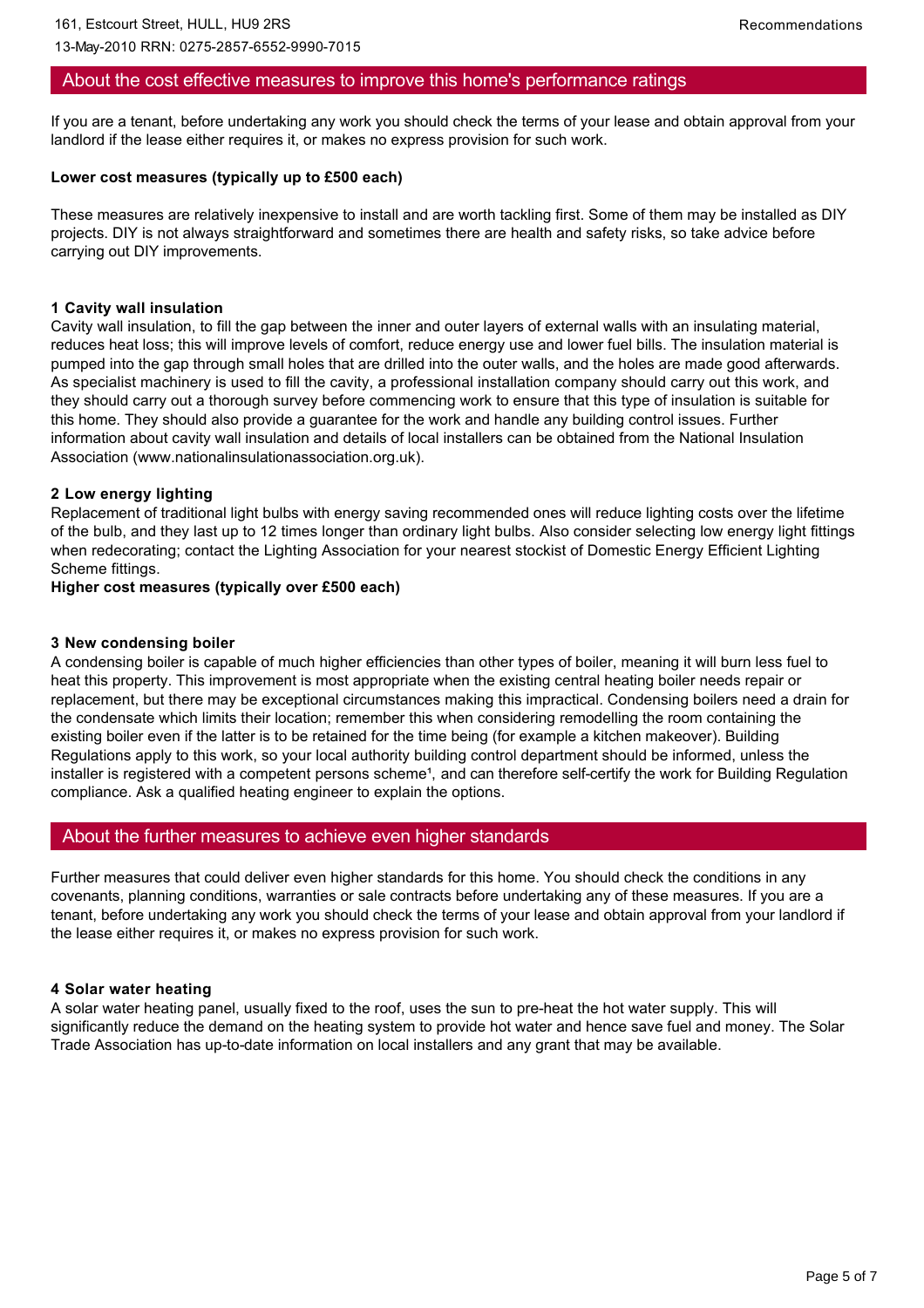#### **5 Internal or external wall insulation**

Solid wall insulation involves adding a layer of insulation to either the inside or the outside surface of the external walls, which reduces heat loss and lowers fuel bills. As it is more expensive than cavity wall insulation it is only recommended for walls without a cavity, or where for technical reasons a cavity cannot be filled. Internal insulation, known as drylining, is where a layer of insulation is fixed to the inside surface of external walls; this type of insulation is best applied when rooms require redecorating and can be installed by a competent DIY enthusiast. External solid wall insulation is the application of an insulant and a weather-protective finish to the outside of the wall. This may improve the look of the home, particularly where existing brickwork or rendering is poor, and will provide long-lasting weather protection. Further information can be obtained from the National Insulation Association (www.nationalinsulationassociation.org.uk). It should be noted that planning permission might be required.

#### **6 Solar photovoltaic (PV) panels**

A solar PV system is one which converts light directly into electricity via panels placed on the roof with no waste and no emissions. This electricity is used throughout the home in the same way as the electricity purchased from an energy supplier. The British Photovoltaic Association has up-to-date information on local installers who are qualified electricians and on any grant that may be available. Planning restrictions may apply in certain neighbourhoods and you should check this with the local authority. Building Regulations apply to this work, so your local authority building control department should be informed, unless the installer is appropriately qualified and registered as such with a competent persons scheme<sup>1</sup>, and can therefore self-certify the work for Building Regulation compliance. The assessment does not include the effect of any feed-in tariff, which could appreciably increase the savings that are shown on this EPC for solar photovoltaic panels.